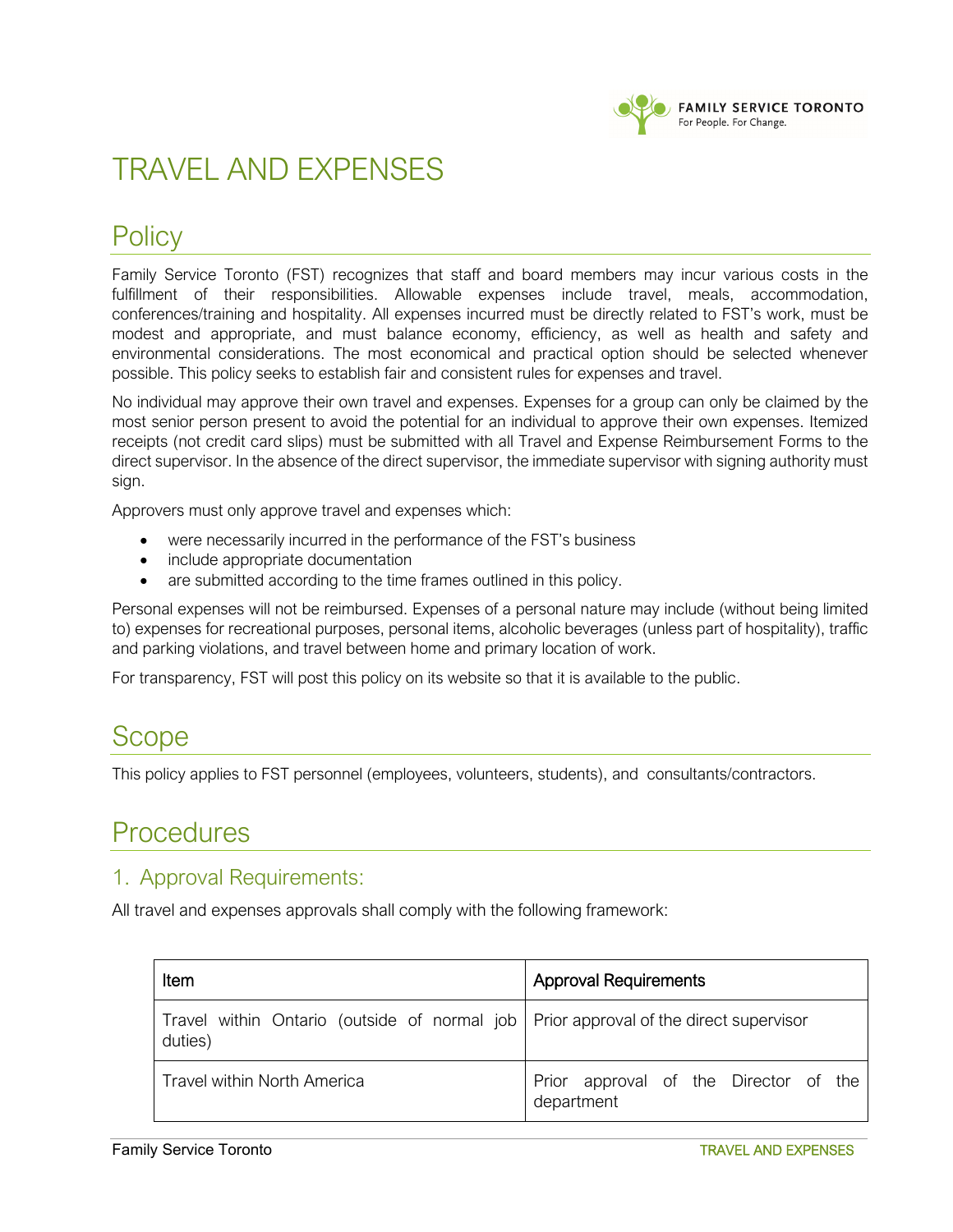

| Travel outside of North America                                      | Prior approval of the Executive Director |
|----------------------------------------------------------------------|------------------------------------------|
| Travel and expense reimbursement of staff                            | Approval of direct supervisor            |
| Travel and expense reimbursement of the<br><b>Executive Director</b> | Approval of the President of the board   |
| Travel and expense reimbursement of board<br>members                 | Approval of the President of the board   |
| Alcohol associated with hospitality for external<br>parties          | Approval of the Executive Director       |

#### 2. Timeframe for reimbursement:

Personnel must submit their Travel and Expense Reimbursement Form for approved business expenses within 90 days (approximately three months) of the expense date. If expenses are incurred between January and March (the last three months of FST's fiscal year), all claims must be submitted before the prescribed disbursement submission deadline for closing of the financial year. FST reserves the right to refuse to pay reimbursement claims that are not submitted in accordance with the above timeline. Personnel who are leaving FST must submit any claims for approval of expenses prior to leaving.

#### 3. Original receipts requirement for reimbursement:

Personnel must complete the Travel and Expense Forms electronically (no handwritten forms will be accepted) and attach the necessary receipts/ back-up for their direct supervisor's approval. Once the approval is obtained, the scanned form and back up receipts are to be sent to **FSTfinance@familyservicetoronto.org**. The original receipts should be kept by personnel until reimbursements are received.

#### 4. Reimbursement for Meals, Accommodation and Hospitality

- 4.1 **Meals:** FST will reimburse a reasonable and appropriate amount for meals associated with approved FST business. When travelling or out of the office, the daily meal allowance (including taxes and gratuities) is \$40.00, excluding alcoholic beverages. Meals may be provided to personnel when business meetings include a typical meal-time. Itemized receipts (not credit card slips) for meals will be submitted along with the Travel and Expense Reimbursement Form indicating the reason for charging meals and approved as detailed in the approval framework above. In exceptional circumstances and when justified by business requirements, meals amounting to more than the daily allowance may be reimbursed.
- 4.2 Accommodations: FST will reimburse hotel accommodations for approved FST business, recognizing that the cheaper option among comparable accommodations should be selected. Hotel accommodation will be reimbursed to a maximum rate of \$150.00 per night recognizing that there will be some geographic variation (e.g., the cost of booking hotels in large urban centers may exceed this maximum on occasion). The Travel and Expense Reimbursement Form must indicate the reason for the overnight stay and be approved as detailed in the approval framework above.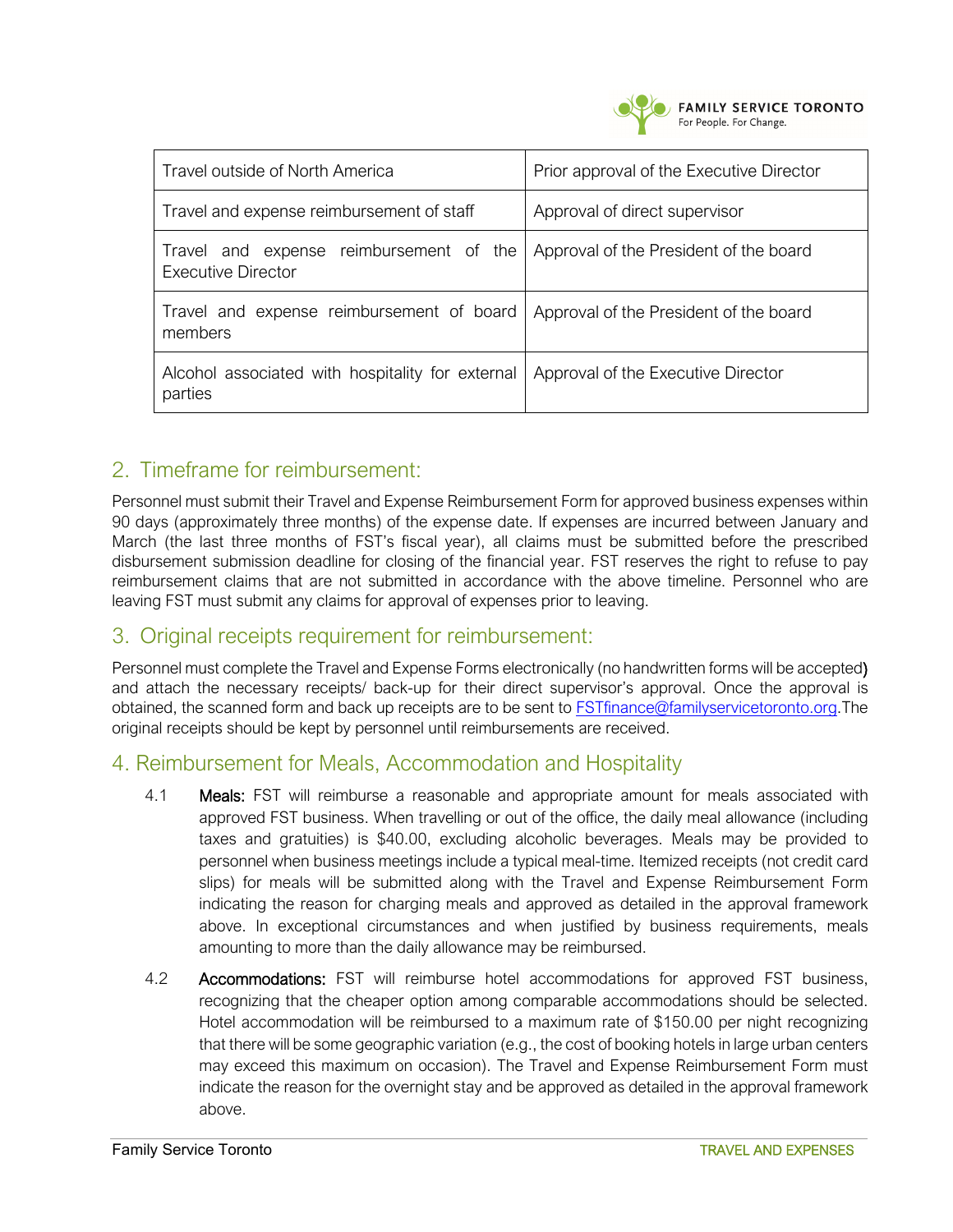

- 4.3 **Hospitality:** Reasonable expenses for business-related hospitality will be reimbursed. Hospitality is the provision of food and beverages to external parties to further FST's work. Hospitality provided to external parties may include personnel and/or consultants only if their participation is required at an event. Hospitality may not be provided for events that only involve FST employees, and/or consultants such as office social events, retirement parties and holiday lunches. The Travel and Expense Reimbursement Form must indicate the reason for the hospitality or businessrelated meal and be approved as detailed in the approval framework above. Limits will be the same as above.
- 4.4 **Alcohol:** In exceptional circumstances, the costs of alcoholic beverages for hospitality may be reimbursed (e.g., social enterprise personnel entertaining a client for a meal with wine). The Executive Director shall approve expense claims involving alcohol or, in the case of the Executive Director, the President of the Board shall provide approval.

#### 5. Reimbursement for Travel:

- 5.1 Personnel travelling for FST purposes (e.g., to appointments, meetings or conferences) will compare available options and choose the most economical option unless doing so is too time consuming or inconvenient. The supervisor's or manager's approval is required if a more expensive means of transportation is justified.
- 5.2 TTC tokens will be provided for occasional business use upon signing off on the token tracking sheet at reception or with back-office personnel. If individuals regularly (e.g., twice a week or more) pay for public transportation out-of-pocket, they will be reimbursed upon submission of a Travel and Expense Reimbursement Form. Please note, personnel will only receive a cash reimbursement equivalent to the cost of a token. Personnel who use metro passes for personal travel, may claim up to the cost of a token.
- 5.3 When practical and reasonable, individuals may rent a vehicle to travel on FST business. When renting a car, the individual must ensure that they purchase loss or collision insurance. The manager will assess the situation and approve such rental.
- 5.4 Trip logs will be maintained by the individual to track business use of their vehicles or public transportation.

#### 6. Using personal vehicles for FST purposes:

- 6.1 Individual automobile insurance is the responsibility of the automobile owner. All personnel who use their vehicle for FST business – whether it is occasional use or required for employment – must carry personal motor vehicle liability insurance. The coverage should be equal to, or greater than, \$1 million.
- 6.2 All individuals who regularly use their personal vehicle for business purposes will verify that their insurance coverage includes business use of their vehicle.
- 6.3 Personnel who are required to hold a valid driver's license as a condition of employment will provide their manager with a copy of their license and insurance on their date of hire, and each January 1st thereafter. This information will be forwarded to Human Resources and will be retained as part of the personnel file.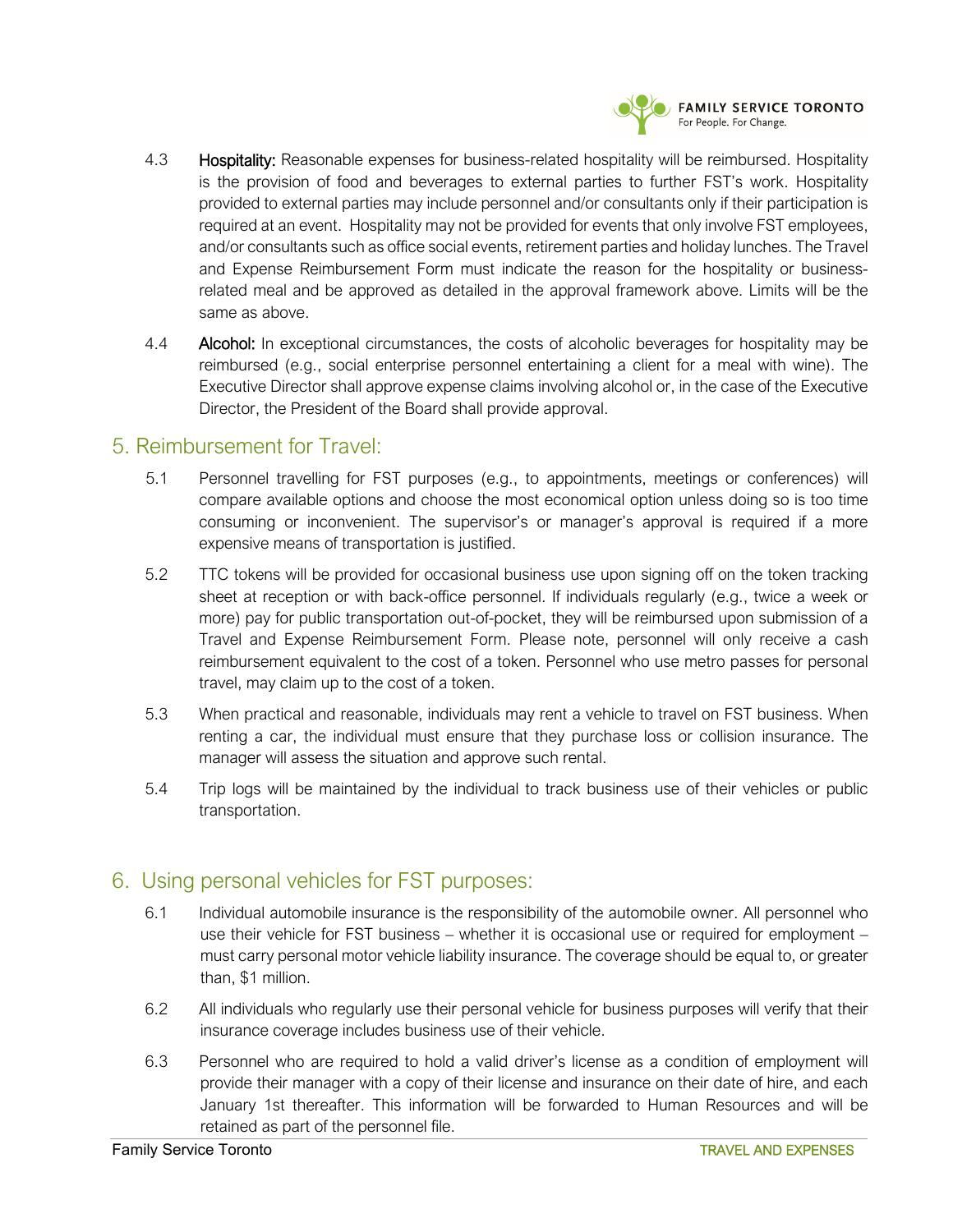

- 6.4 Employees that are required in the ordinary course of their employment to operate their automobile will submit a certificate of insurance validating coverage prior to using a personal vehicle on FST-related business.
- 6.5 Employees that are required in the ordinary course of their employment to operate their vehicle will be reimbursed for the portion of their annual insurance premium related to the business-use coverage in accordance with the Collective Agreement.
- 6.6 Employees seeking auto insurance reimbursement should attach a statement from their insurance carrier setting out the applicable portion of the premium, and the period covered to the Travel and Expense Reimbursement Form. The form must then be authorized by the employee's manager to process reimbursement.
- 6.7 Employees have a duty to immediately inform their manager in the event their license and/or insurance is invalid or below the level required by this policy.
- 6.8 All individuals using their own cars on FST business will be reimbursed at an approved kilometre rate as negotiated in the collective agreement, as well as for necessary parking fees. This allowance and a FST contribution to auto insurance (if applicable, see below) will be considered reimbursement for expenses incurred in operating a vehicle.
- 6.9 It is not legitimate to claim for trips between the employee's home and primary location of work. If employees begin or end the working day at a location farther away than their primary location, they may charge the kilometre difference between this location and their primary location.
- 6.10 Authorized kilometre and parking claims must conform to the timeframes for reimbursement detailed in #1).

#### 7. Consultant/Contractors

Consultants and other contractors will not be eligible to claim expenses from FST. Exceptions to this shall be documented in the consultant's/contractor's letter of engagement or contract which shall be approved by the director of the appropriate department. If the letter of engagement/contract does not include provision for expenses to be paid, they will not be reimbursed. Under no circumstances can hospitality, incidental or food expenses be considered allowable expenses for consultants/contractors in any contract.

*Policy approved by FST Strategy Team and revised on December 1, 2021*